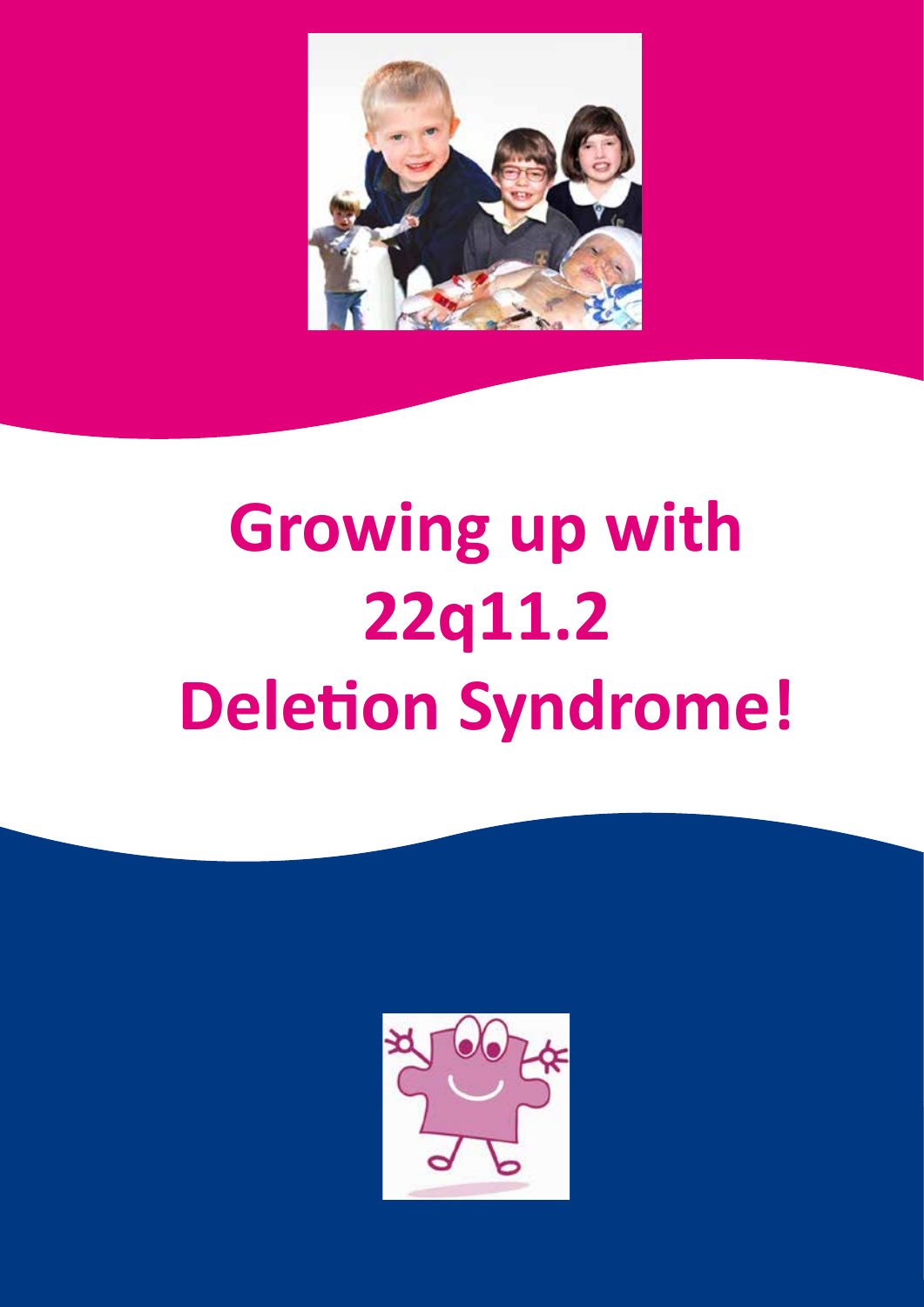#### HELLO FRIEND!

Have you ever noticed how people are so different from one another? Do you ever wonder why?

Some people are tall, while others are short. Some people have blue eyes, while others are brown or green.

Some people like to read, while others like maths or science.

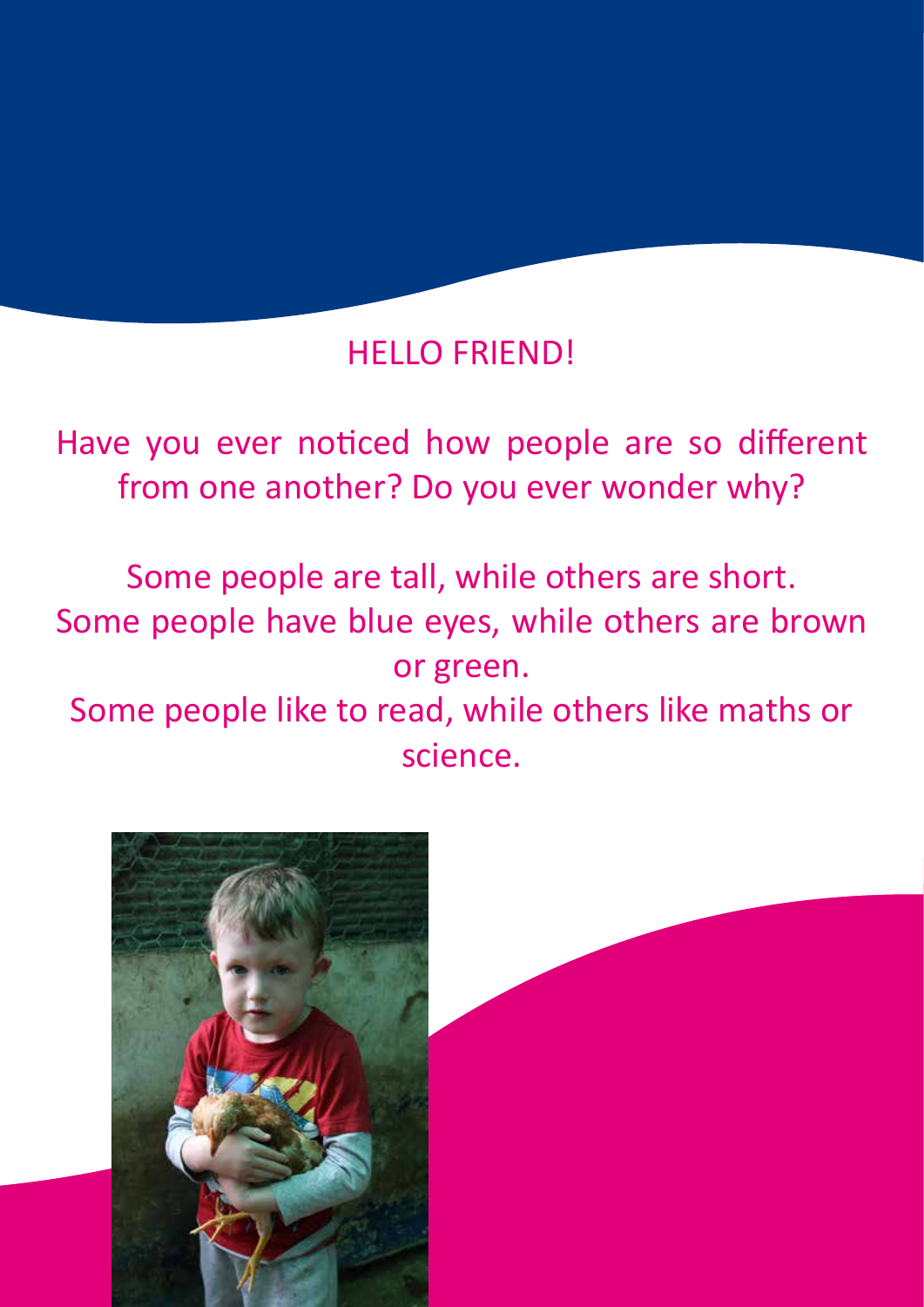

Some people have lots of friends, while others have two or three close friends.

There are some people who hardly ever get sick and then there are people like me who have 22q.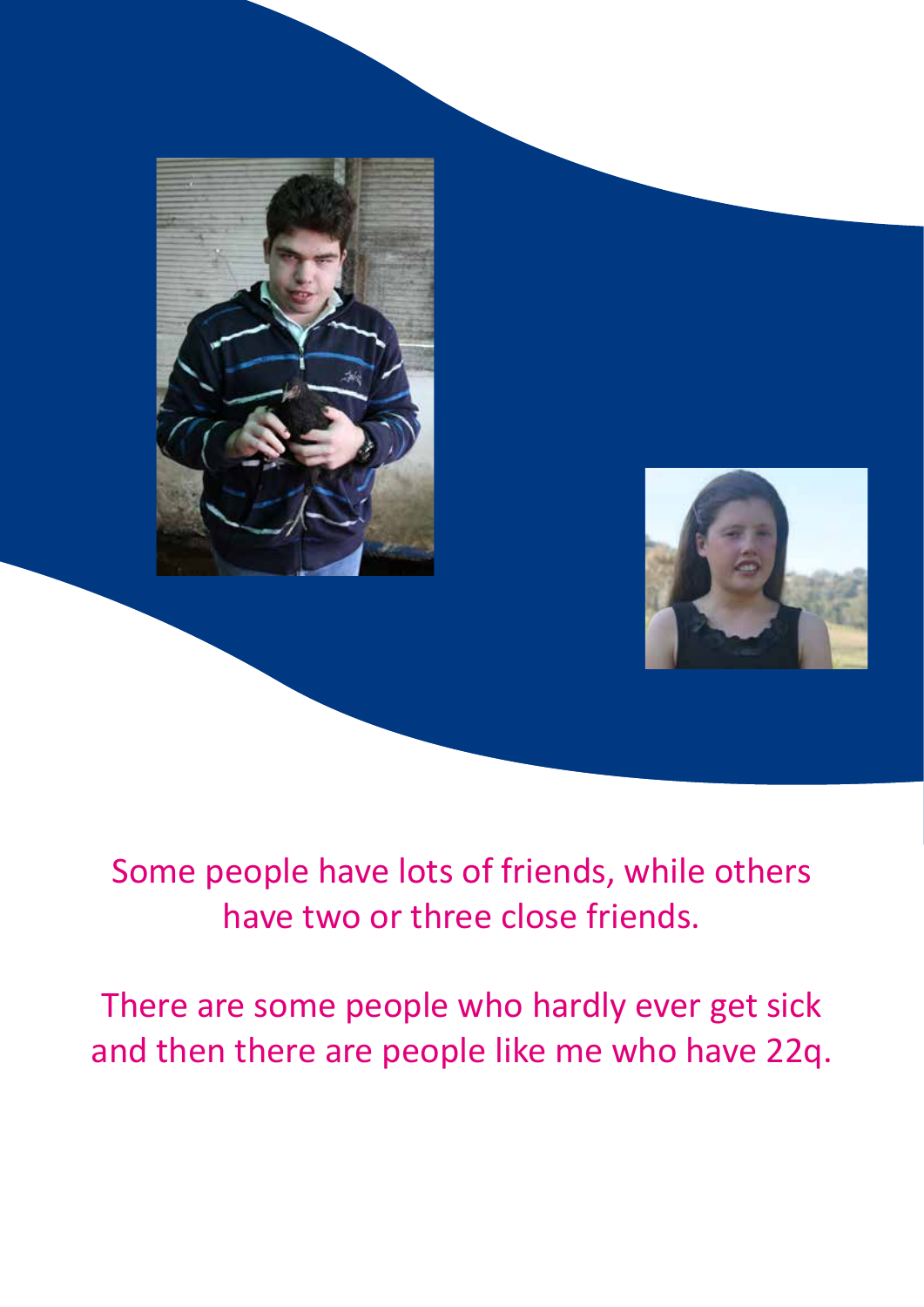22q stands for a long medical word called:

**22q11.2 Deletion Syndrome!**

**But we just call it 22q**

Some people also call it :

### **Velo Cardio Facial Syndrome (VCFS) or Di George Syndrome or Sequence**

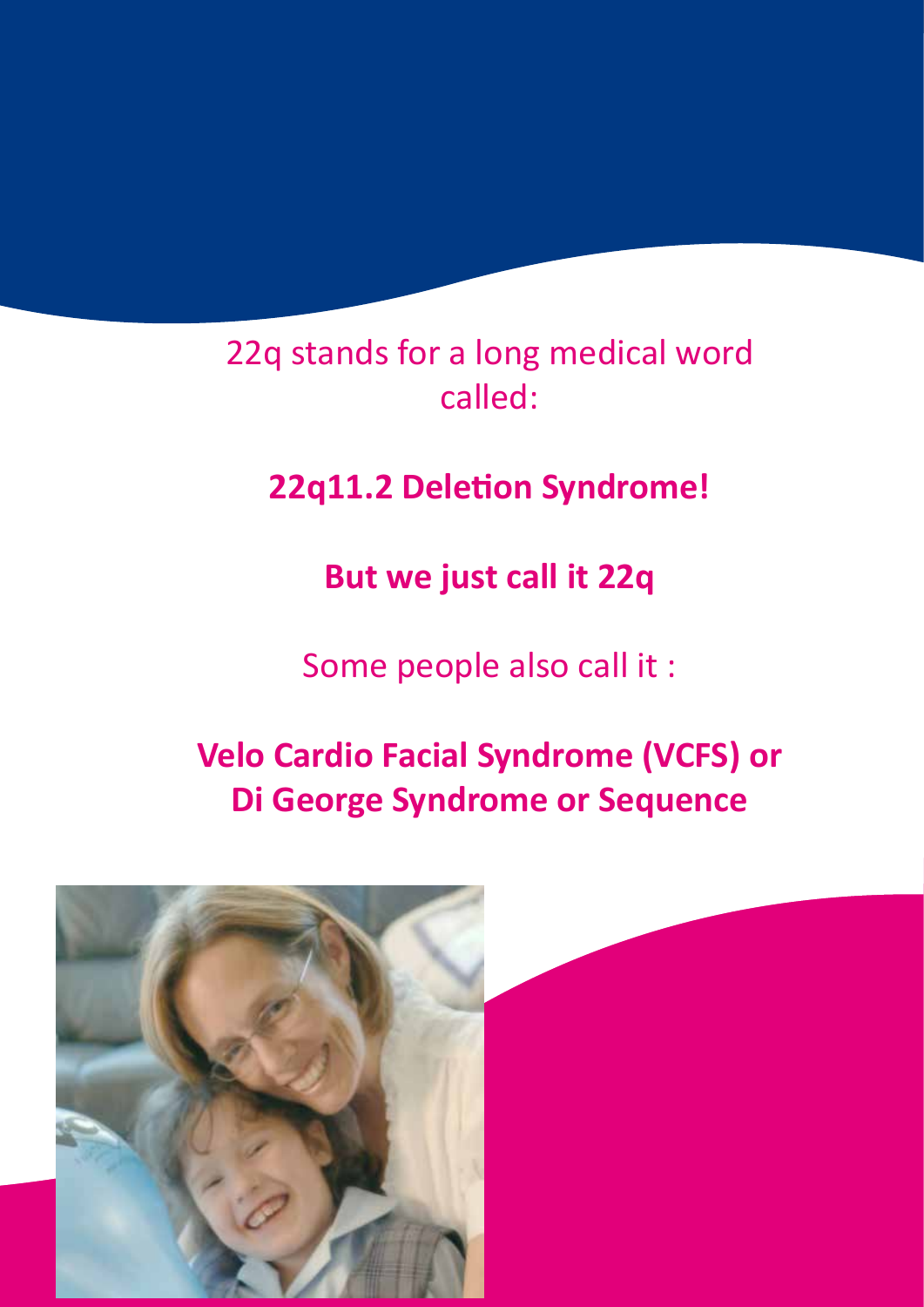Having 22q means that we may go to the doctor or hospital more often than most kids.

Some of us have special doctors that take care of our hearts.

Some of us have had surgery, sometimes lots of surgeries.

We have scars from all the operations. People often ask us about them.

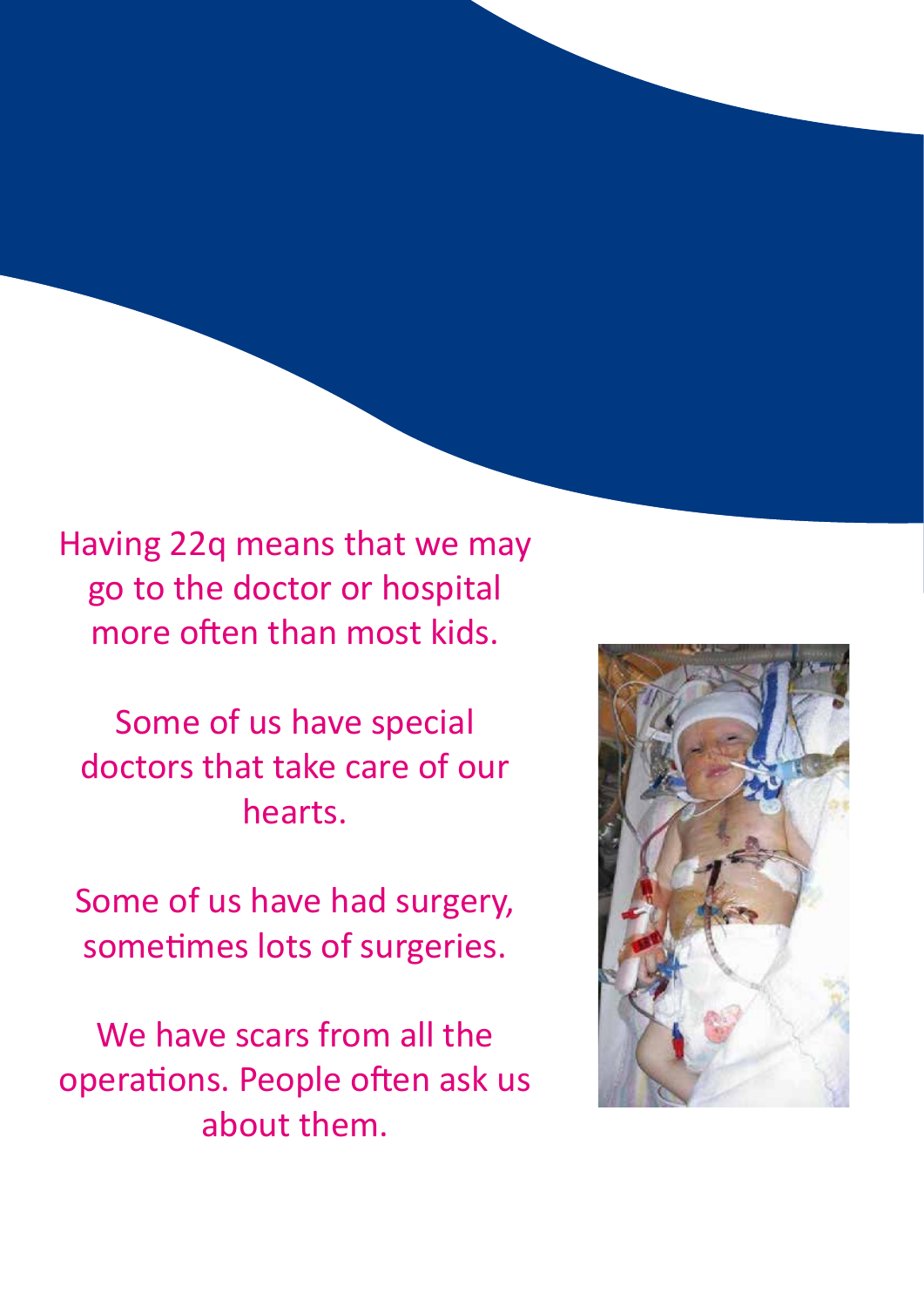Some of us get sick more often that other kids.

## Some of us talk a little differently and we have to see speech therapists to help us.

Some of us cannot hear very well and we have to wear hearing aids.

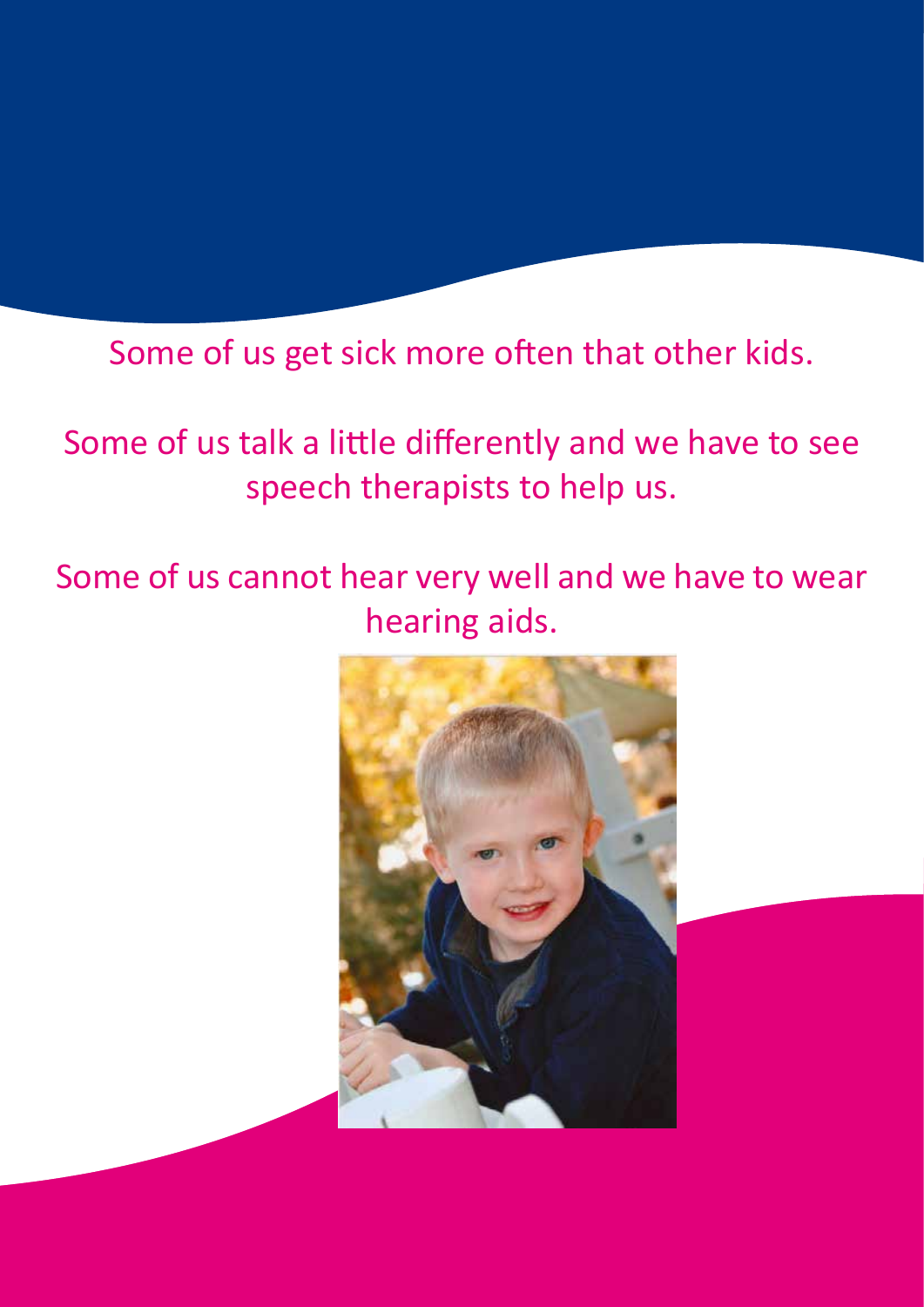

We like going to school and learning, but sometimes it takes longer for us to learn than other kids.

> That can be really frustrating!

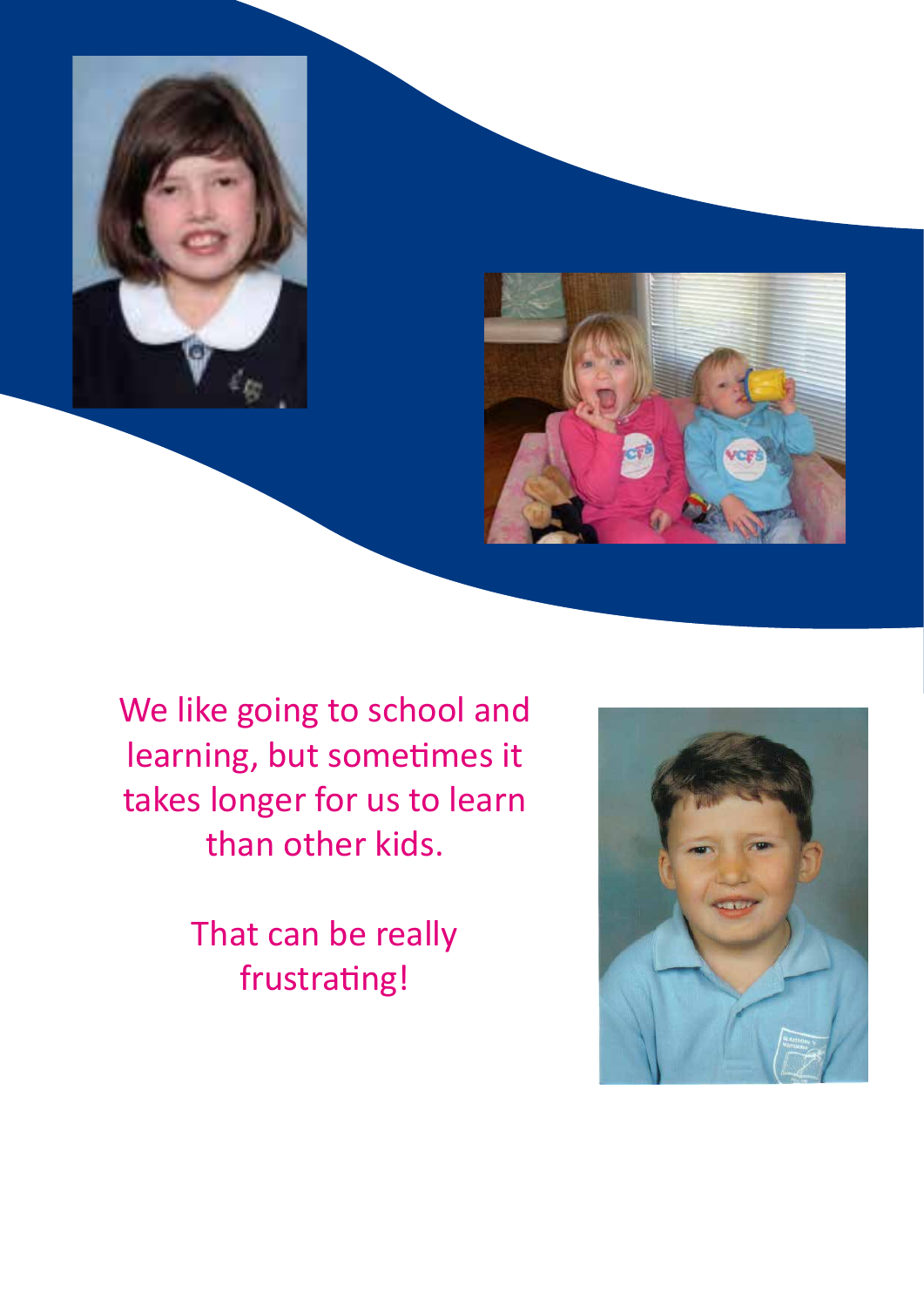We are really just like any other kid and we like to do lots of fun stuff as well.

We like to dance, go canoeing, play sport and be just like everyone else.

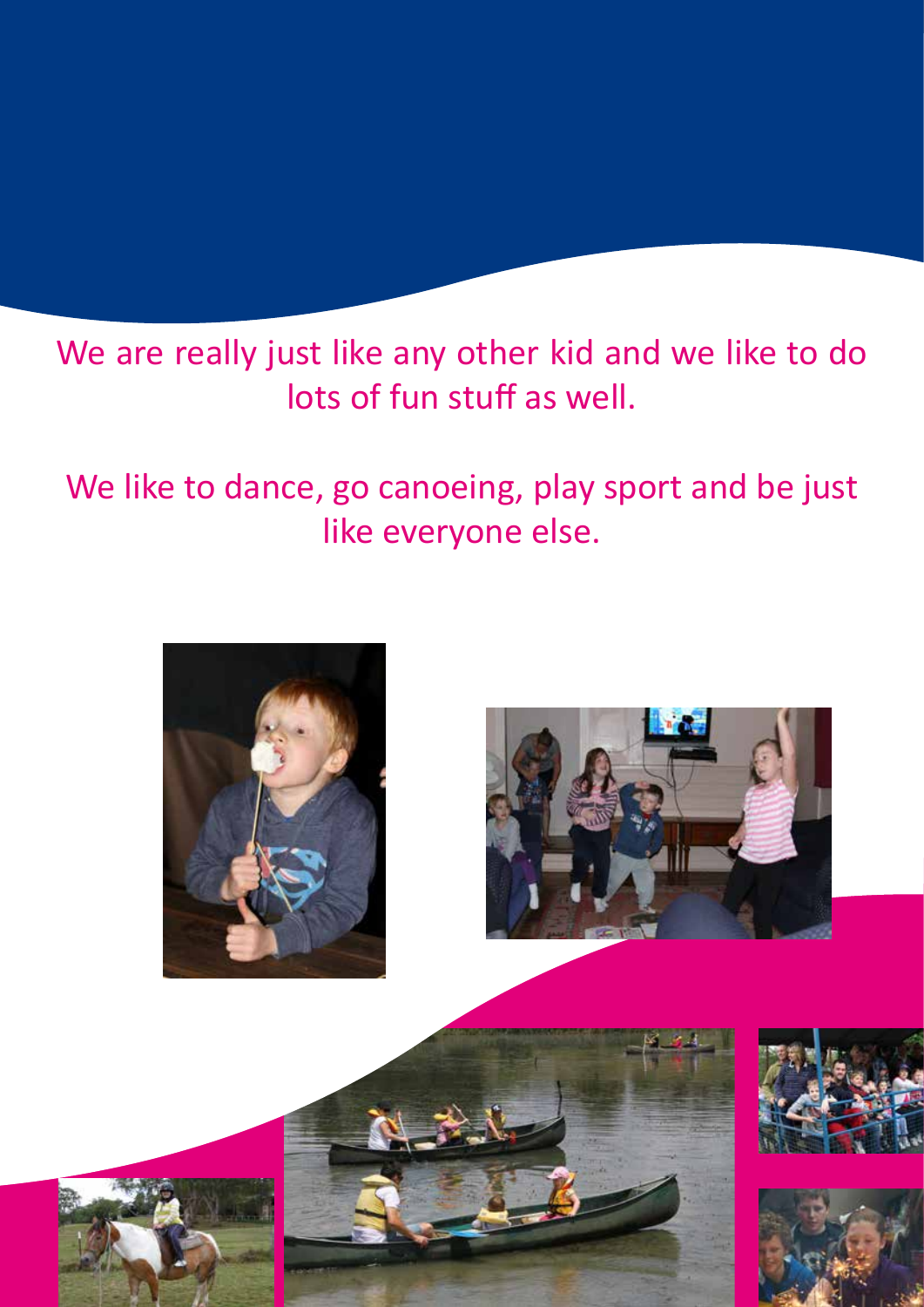

When we first found out about 22q, we were not sure what to think!

Sometimes we were angry because we felt different.

We would ask things like: Why do I have to go to the doctor all the time? Why do I need extra help? Why aren't I like everyone else?

But most of the time we did not really think about it.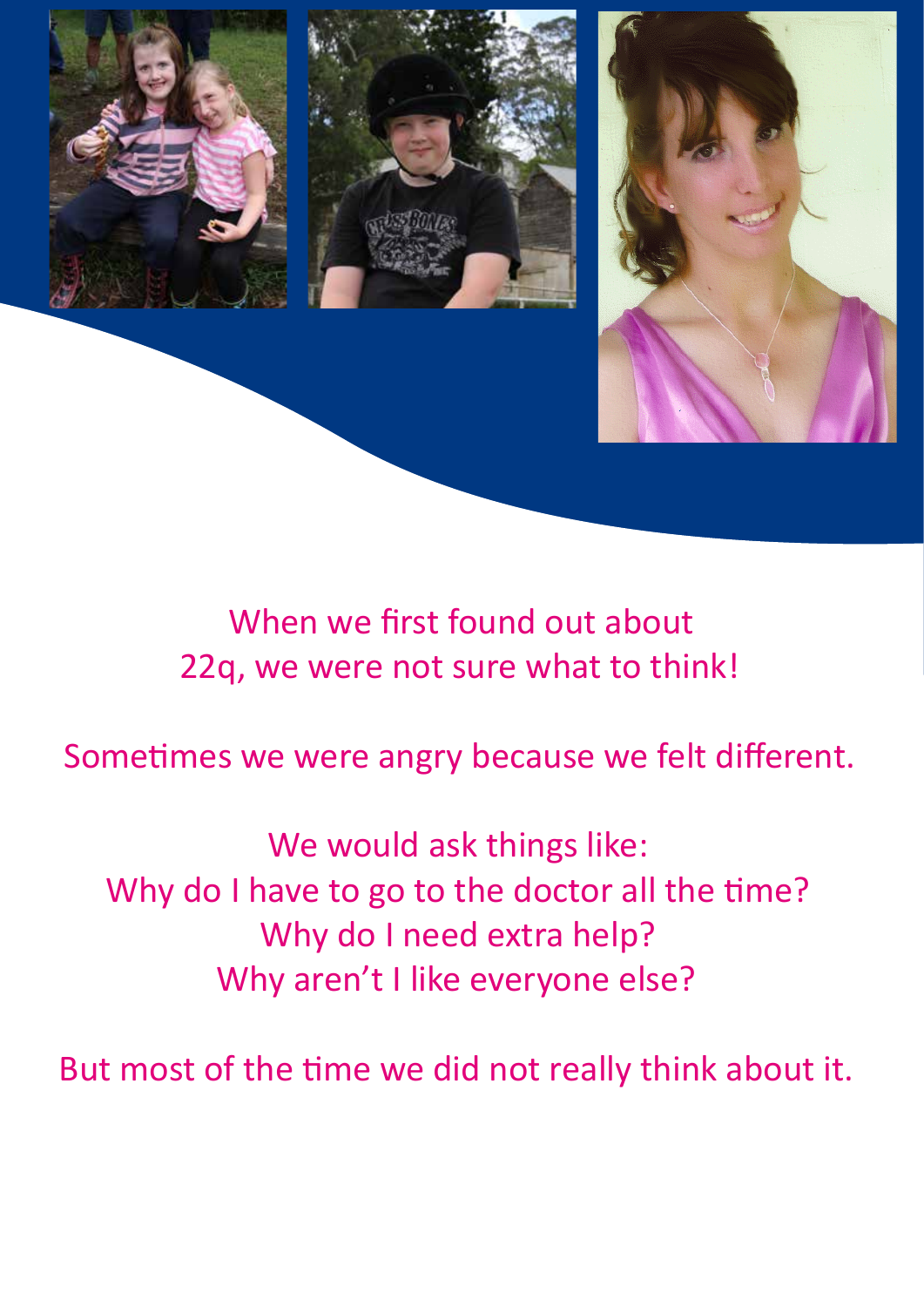





We know our families and friends will always be there for us when we need them.

They are always there when we have questions about 22q and how it will affect us.

If you want to know more about 22q ask your parents or doctor or go online to www.vcfs22q.org.au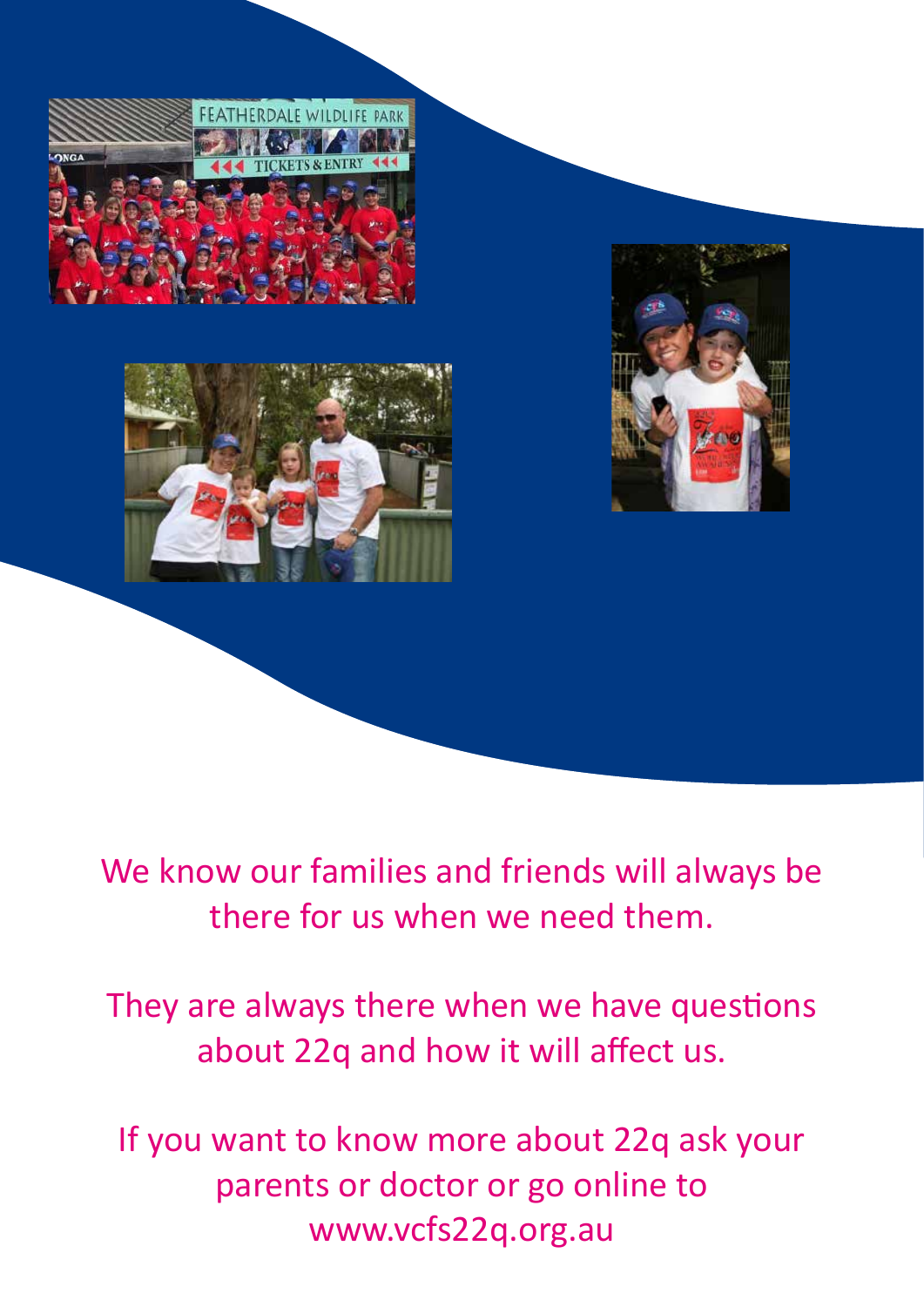#### **Quick Facts**

- 22q affects approx. 1 in 2000 3000 persons making it the second most prevalent genetic syndrome after Down syndrome.
- 22q is the most common genetic syndrome associated with cleft palates.
- 22q is the second most common genetic syndrome associated with congenital heart defects.
- 95 99% of the 22q population will have a learning difficulty or disability.
- 22q has more than 180 anomalies or symptoms associated with it.